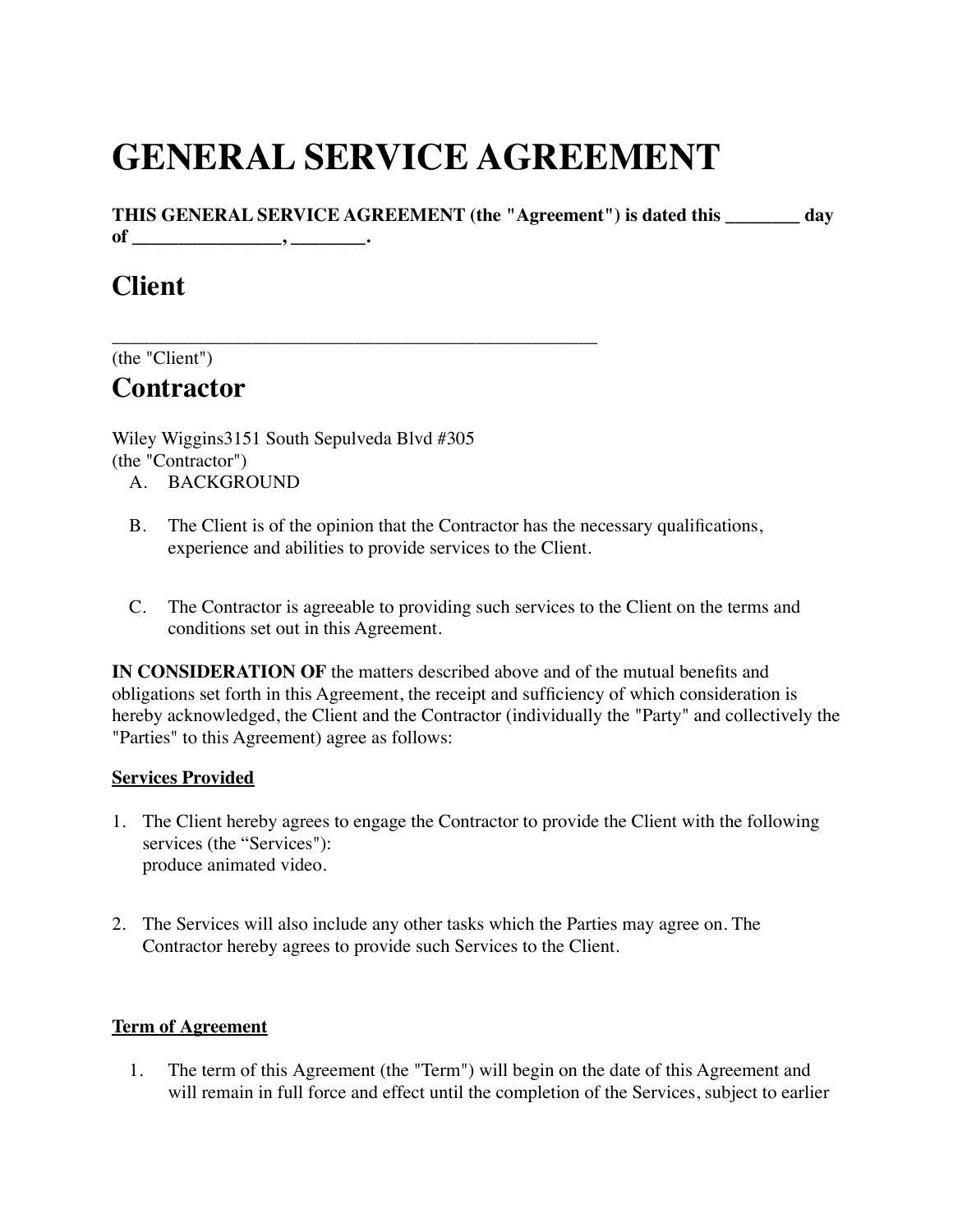termination as provided in this Agreement. The Term may be extended with the written consent of the Parties.

2. In the event that either Party wishes to terminate this Agreement prior to the completion of the Services, that Party will be required to provide 10 days' written notice to the other Party.

#### **Performance**

The Parties agree to do everything necessary to ensure that the terms of this Agreement take effect.

#### **Currency**

Except as otherwise provided in this Agreement, all monetary amounts referred to in this Agreement are in USD (US Dollars).

#### **Compensation**

- 1. The Contractor will charge the Client a flat fee of \$600.00 for the Services (the "Compensation").
- 2. A deposit of \$300.00 (the "Deposit") is payable by the Client upon execution of this Agreement.
- 3. For the remaining amount, the Contractor will invoice the Client when the Services are complete.
- 4. Invoices submitted by the Contractor to the Client are due within 30 days of receipt.
- 5. In the event that this Agreement is terminated by the Client prior to completion of the Services but where the Services have been partially performed, the Contractor will be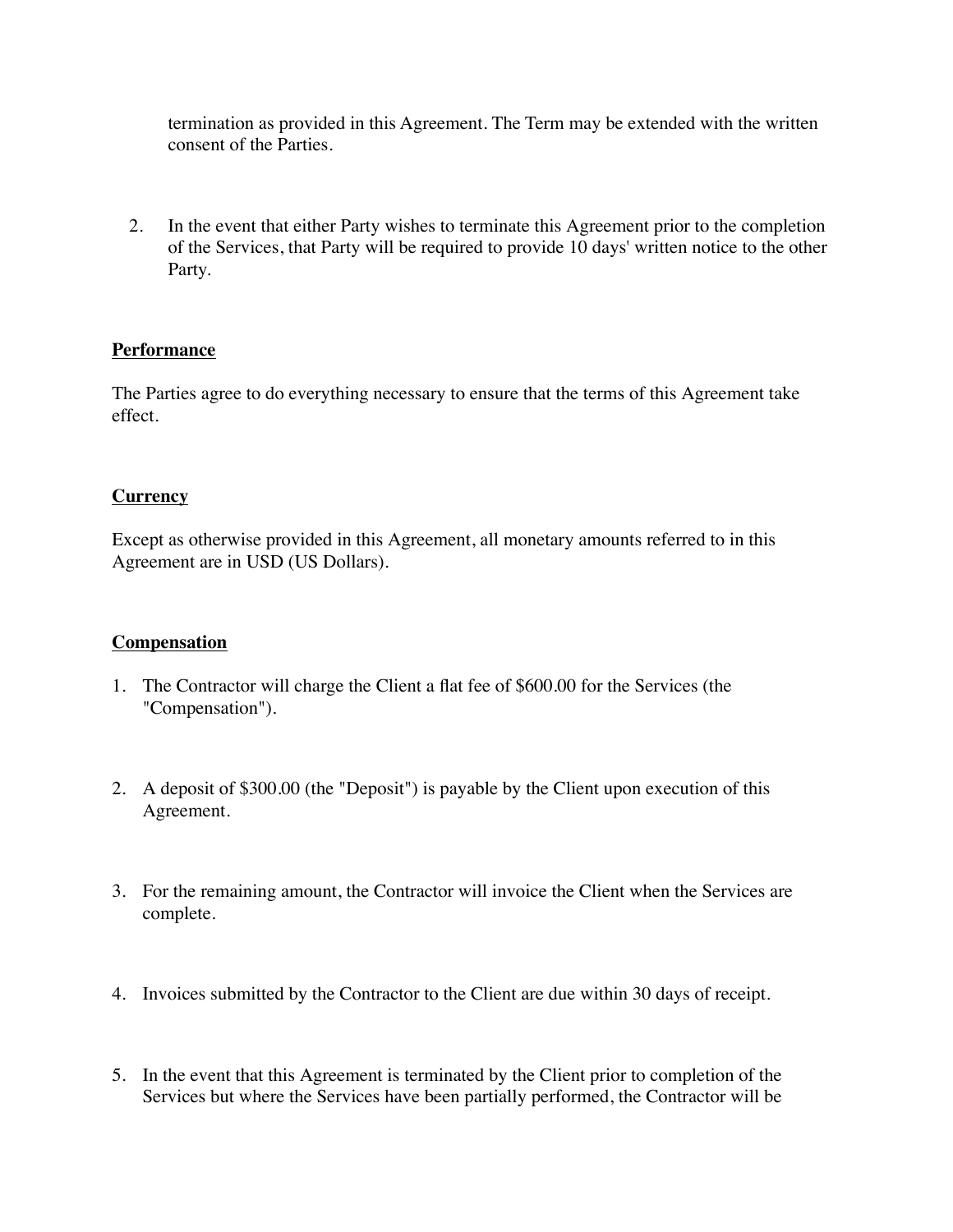entitled to pro rata payment of the Compensation to the date of termination provided that there has been no breach of contract on the part of the Contractor.

6. The Compensation as stated in this Agreement does not include sales tax, or other applicable duties as may be required by law. Any sales tax and duties required by law will be charged to the Client in addition to the Compensation.

#### **Interest on Late Payments**

Interest payable on any overdue amounts under this Agreement is charged at a rate of 10.00% per annum or at the maximum rate enforceable under applicable legislation, whichever is lower.

#### **Ownership of Intellectual Property**

- 1. All intellectual property and related material, including any Trade Secrets, moral rights, goodwill, relevant registrations or applications for registration, and rights in any patent, copyright, trademark, trade dress, industrial design and trade name (the "Intellectual Property") that is developed or produced under this Agreement, is a "work made for hire" and will be the sole property of the Client. The use of the Intellectual Property by the Client will not be restricted in any manner.
- 2. The Contractor may not use the Intellectual Property for any purpose other than that contracted for in this Agreement except with the written consent of the Client. The Contractor will be responsible for any and all damages resulting from the unauthorized use of the Intellectual Property.

#### **Capacity/Independent Contractor**

In providing the Services under this Agreement it is expressly agreed that the Contractor is acting as an independent contractor and not as an employee. The Contractor and the Client acknowledge that this Agreement does not create a partnership or joint venture between them, and is exclusively a contract for service. The Client is not required to pay, or make any contributions to, any social security, local, state or federal tax, unemployment compensation, workers' compensation, insurance premium, profit-sharing, pension or any other employee benefit for the Contractor during the Term. The Contractor is responsible for paying, and complying with reporting requirements for, all local, state and federal taxes related to payments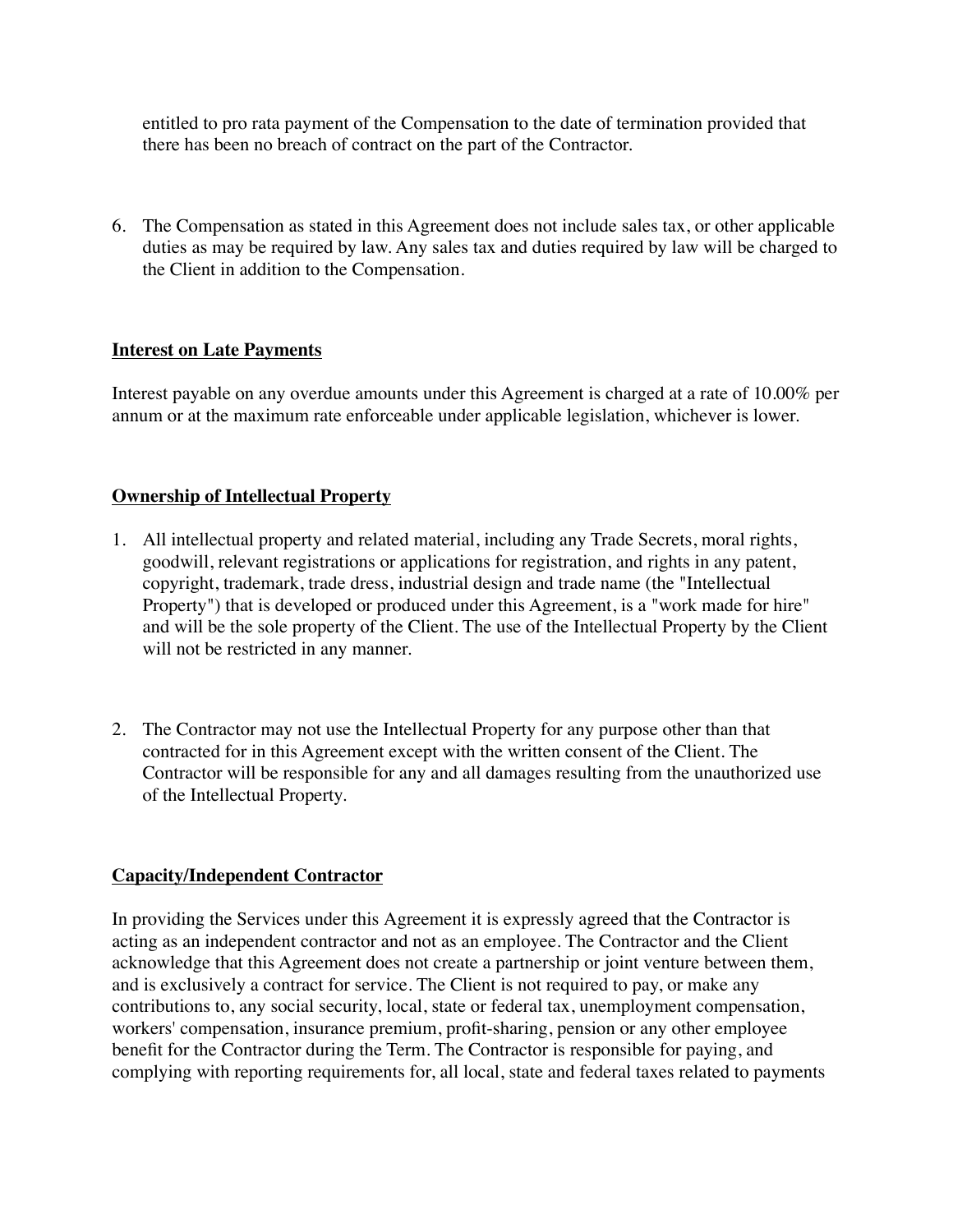made to the Contractor under this Agreement.

#### **Autonomy**

Except as otherwise provided in this Agreement, the Contractor will have full control over working time, methods, and decision making in relation to provision of the Services in accordance with the Agreement. The Contractor will work autonomously and not at the direction of the Client. However, the Contractor will be responsive to the reasonable needs and concerns of the Client.

#### **No Exclusivity**

The Parties acknowledge that this Agreement is non-exclusive and that either Party will be free, during and after the Term, to engage or contract with third parties for the provision of services similar to the Services.

#### **Notice**

All notices, requests, demands or other communications required or permitted by the terms of this Agreement will be given in writing and delivered to the Parties at the following addresses:

> ◦ \_\_\_\_\_\_\_\_\_\_\_\_\_\_\_\_\_\_\_\_\_\_\_\_\_\_\_\_\_\_ \_\_\_\_\_\_\_\_\_\_\_\_\_\_\_\_\_\_\_\_\_\_\_\_\_\_\_\_\_\_ (Client Address)

◦ Wiley Wiggins 3151 South Sepulveda Blvd #305

or to such other address as either Party may from time to time notify the other, and will be deemed to be properly delivered (a) immediately upon being served personally, (b) two days after being deposited with the postal service if served by registered mail, or (c) the following day after being deposited with an overnight courier.

#### **Indemnification**

Except to the extent paid in settlement from any applicable insurance policies, and to the extent permitted by applicable law, each Party agrees to indemnify and hold harmless the other Party, and its respective affiliates, officers, agents, employees, and permitted successors and assigns